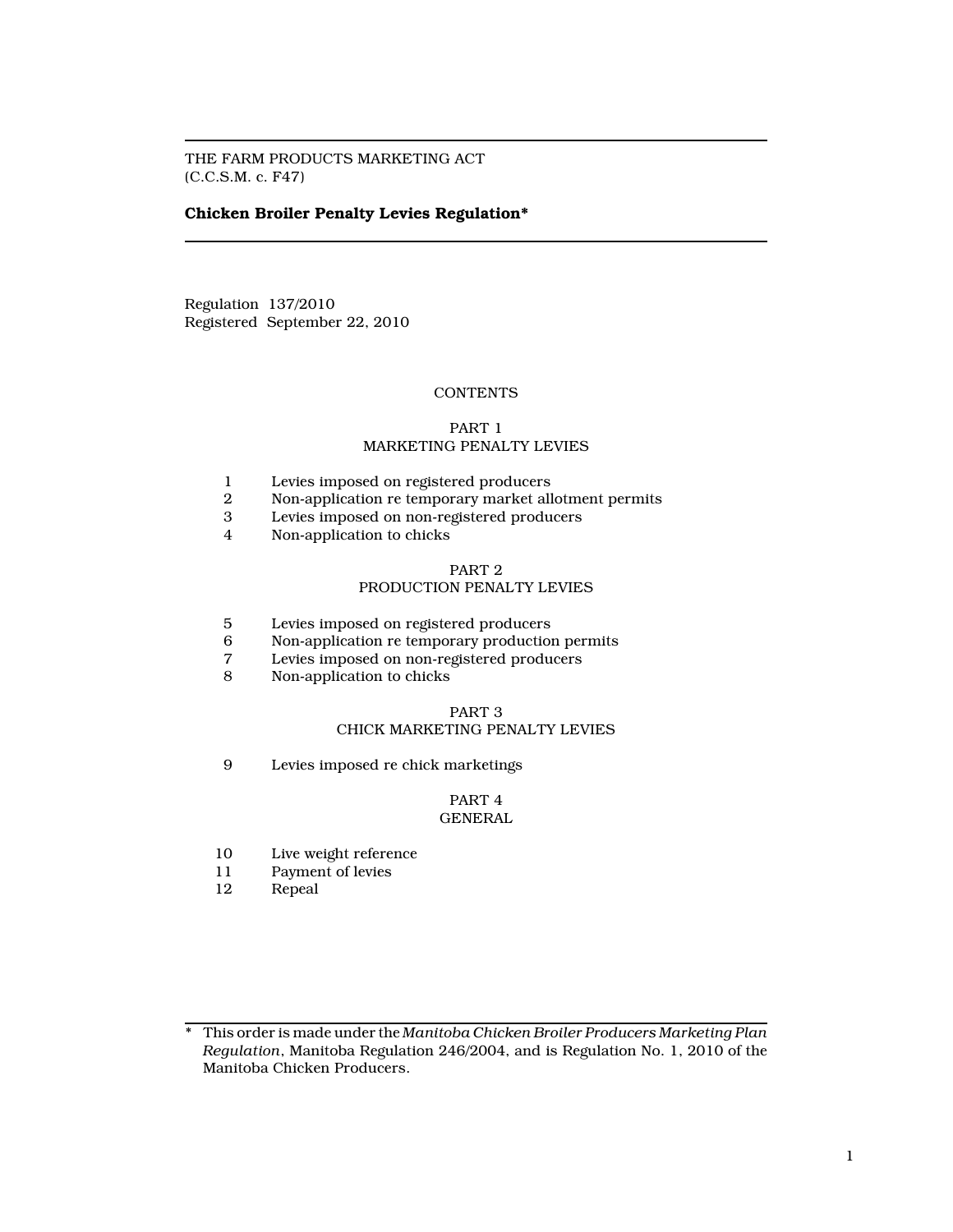# PART 1

# MARKETING PENALTY LEVIES

#### Levies imposed on registered producers

1(1) This section applies to those registered producers who are named on the Basic Allotment List.

1(2) A levy is imposed on each registered producer of \$0.44 per kilogram of chicken broiler of a category marketed by such registered producer during a marketing cycle in excess of 105% of the market allotment for that category allotted to that producer for that marketing cycle.

1(3) In addition to the levy imposed under subsection (2), an additional levy is imposed on each registered producer of \$0.44 per kilogram of chicken broiler of a category marketed by such registered producer during a marketing cycle in excess of 108% of the market allotment for that category allotted to that producer for that marketing cycle.

1(4) The board may from time to time waive the application of all or a portion of the levy imposed on a producer under subsection (2) upon the written request of such producer and a processor which is agreeable to the acquisition of such excess chicken broiler from that producer, in circumstances where the board is satisfied that such excess was the result of matters which could not be reasonably anticipated by or were beyond the control of such producer.

#### Non-application re temporary market allotment permits

2 The levies imposed under section 1 are not applicable to chicken broiler marketed by a registered producer pursuant to a Temporary Market Allotment Permit.

## Levies imposed on non-registered producers

3(1) A levy is imposed on each person who markets chicken broilers and who is not registered as a producer with this board of \$3.00 per chicken broiler marketed by such person.

3(2) The levy imposed under subsection (1) is not applicable to the first 999 chicken broilers marketed during a calendar year by a producer, provided such chicken broilers have been raised by that person and are delivered by that person during that calendar year

(a) directly to an individual for consumption by that individual and that individual's immediate family or any one of them; or

(b) directly to a specified processor pursuant to an exemption authorizing such person to market chicken broilers to that specified processor.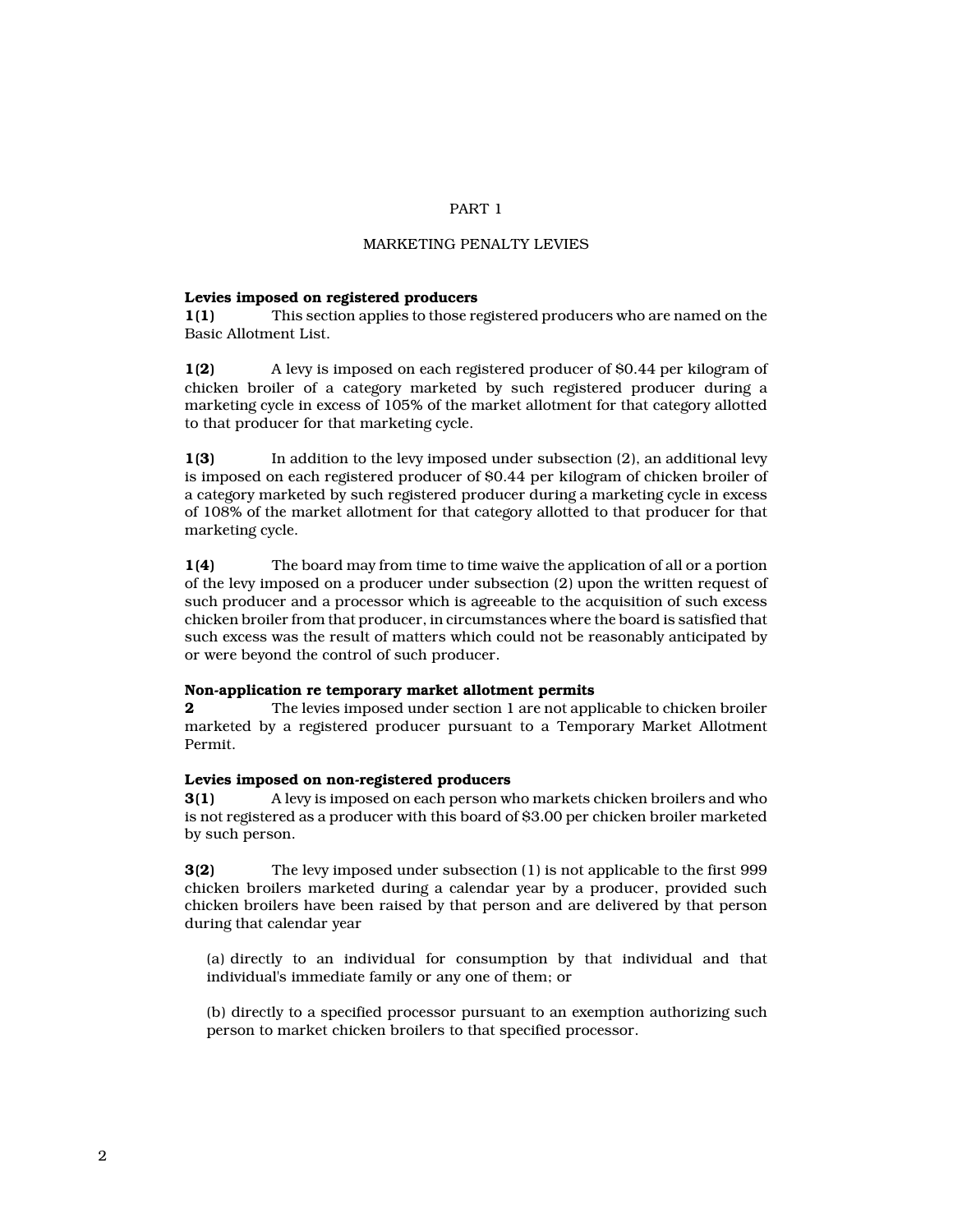## Non-application to chicks

4 The levies imposed under sections 1 and 3 are not applicable to the marketing of chicken broilers less than 10 days old.

# PART 2

# PRODUCTION PENALTY LEVIES

# Levies imposed on registered producers

5(1) A levy is imposed on each registered producer of \$3.00 per chicken broiler of a category raised or kept by such registered producer at any point in time during a marketing cycle in excess of the production quota allotted to that producer for that category in that marketing cycle.

5(2) The board may from time to time waive the application of all or a portion of the levy imposed on a producer under subsection (1) upon written request of such producer provided that such producer did not market chicken broiler of that category during that marketing cycle in excess of 105% of the market allotment for that category allotted to that producer for that marketing cycle.

#### Non-application re temporary production permits

6 The levies imposed under section 5 are not applicable to chicken broiler raised or kept by a registered producer pursuant to a temporary production permit.

### Levies imposed on non-registered producers

7 A levy is imposed on each person who raises or keeps chicken broilers and who is not registered as a producer with this board of \$3.00 per chicken broiler raised or kept by such person in excess of 999 chicken broilers raised or kept in a calendar year by such person.

## Non-application to chicks

8 The levies imposed under sections 5 and 7 are not applicable to the raising or marketing of chicken broilers less than 10 days old.

### PART 3

# CHICK MARKETING PENALTY LEVIES

### Levies imposed re chick marketings

9(1) A levy is imposed on each producer who markets chicken broilers which are less than 10 days old of \$0.80 per chicken broiler marketed by such person unless the recipient of such chicken broilers has been issued a Chick Placement Permit authorizing that recipient to purchase or otherwise take delivery of such chicken broilers from that person at the time of such marketing.